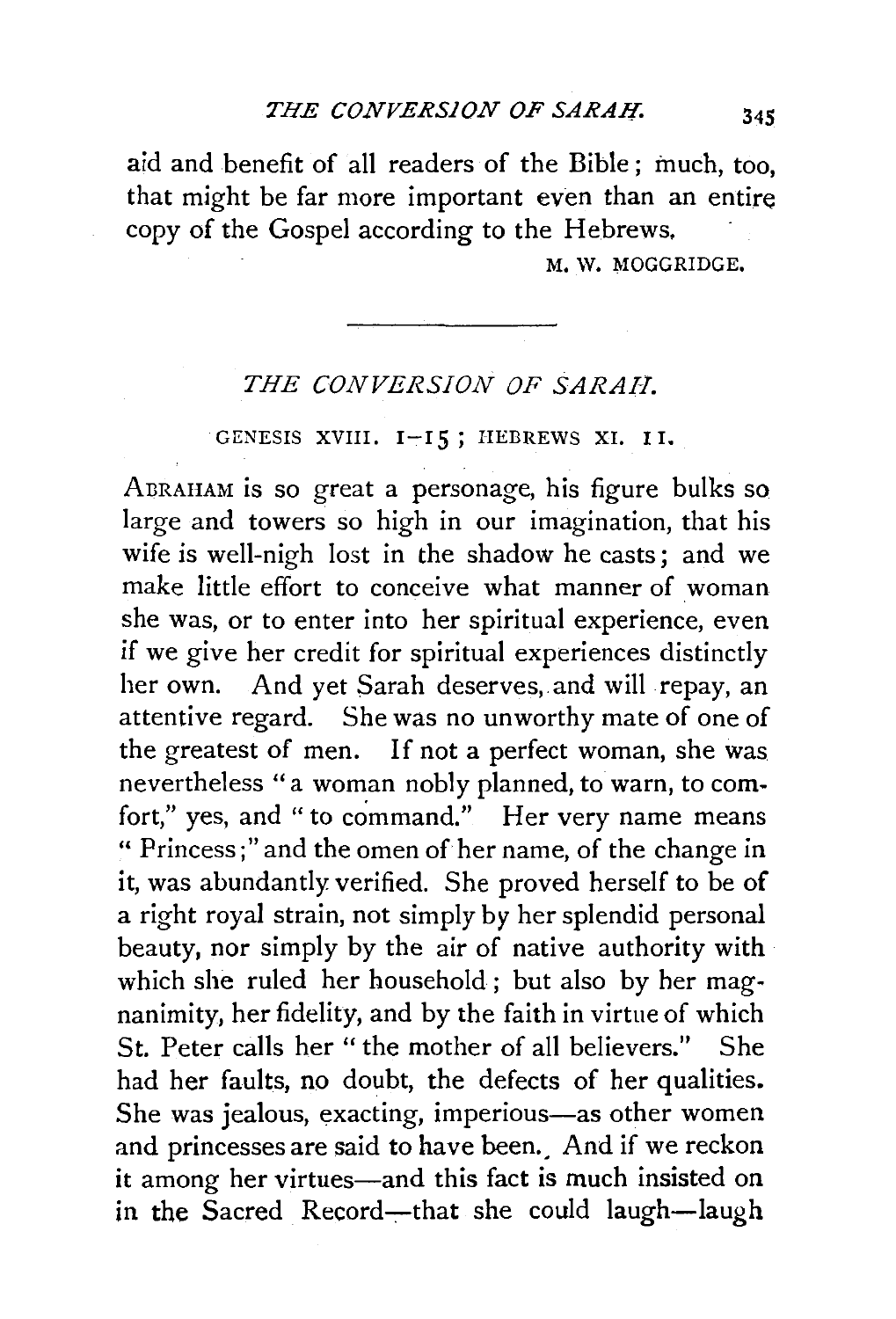heartily, laugh ironically, laugh enjoyingly-we must reckon it among her faults that she could not bear to be laughed at, but cruelly resented Hagar's smiling triumph over her babe, and Ishmael's boyish malice jn making fun of lsaac.

Sarah has still another claim on our respectful and admiring regard, although it is a claim which, so far as I know, has not been recognized. She was a poetess ; she is the very *first poetess* of whom we have any record : and one, if not two, of her simple primitive songs-I shall quote them presently-are preserved for us in the pages of Holy Writ.

But her great claim on us, as the Writer of the Epistle to the Hebrews points out, is her *faith.* And this faith is the more remarkable because it was preceded by a confirmed scepticism, a scepticism which she did not scruple to cast into satirical forms. It is to this iaith, or, rather, to her conversion from a mocking but rueful scepticism to a hearty confidence in God and the word of God, that we must mainly direct our thoughts.

·The story of Sarah's Conversion is· told at some length, and with a charming and picturesque simplicity, in the first fifteen verses of Genesis xviii. In these Verses the sacred historian sets before us the oak-grove of Mamre. Abraham's tent stands under the shadow of a venerable and magnificent tree, known throughout the East as *"the* tree," or *"the oak"* of Mamre. The time is burning noon, when all travellers rest, and those who keep their tents seek repose. Abraham has gone. as the Arabs go to this day, to the shaded entrance of the tent, *i.e.,* into the open but sheltered space beyond the falling curtains which screen off the interior, to get the cooler air, to rest, perhaps to sleep.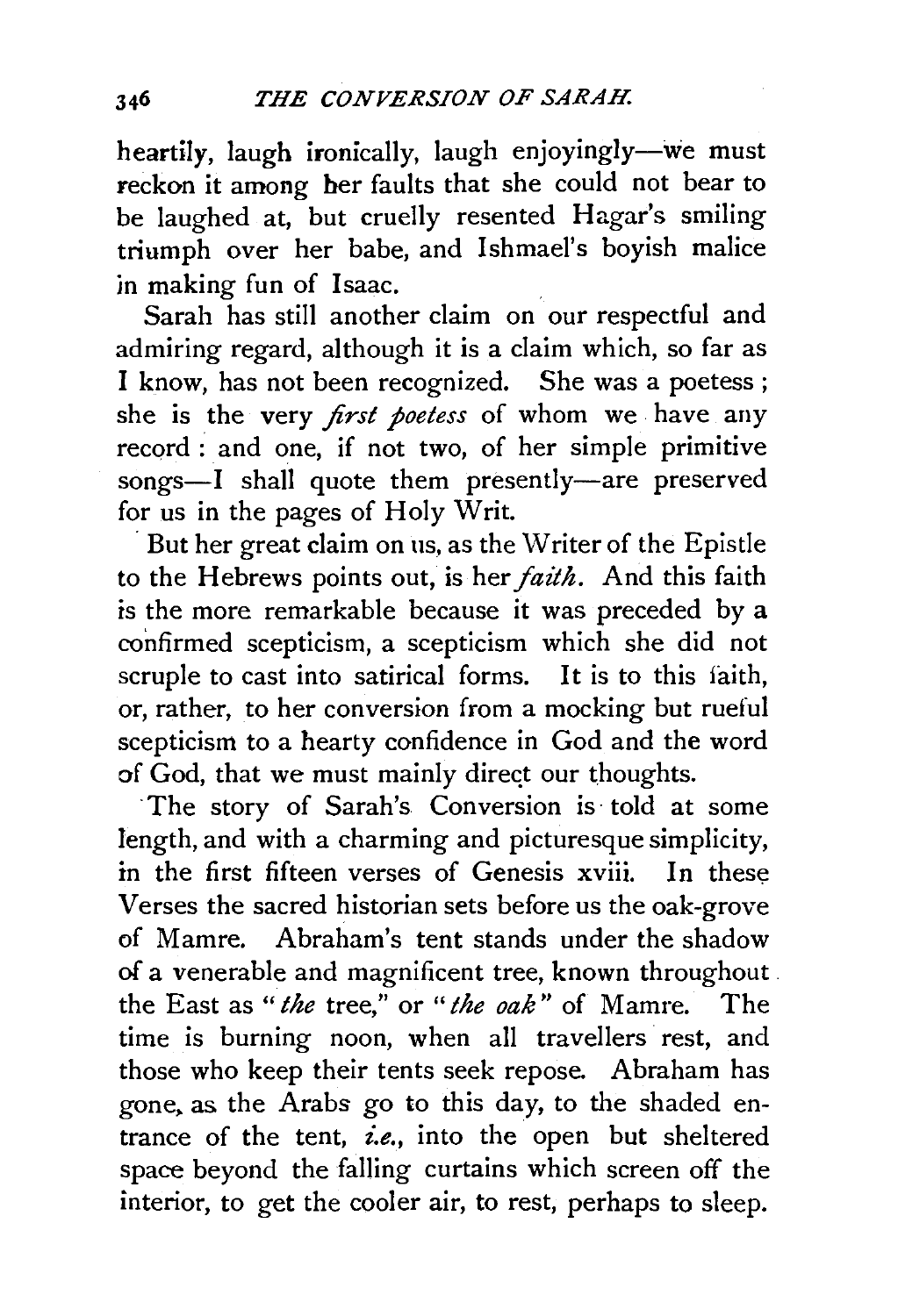Sarah remains, as the Bedaween women still remain, in the privacy of the inner tent, behind. the falling curtains. Three travellers approach, one of whom is marked out by the splendour of his appearance, or his air of authority and the deference of his companions, as the chief. With the ready courtesy of Eastern habit and ancient times, Abraham runs to meet them, bows before them to the very ground; and, addressing the Chief, says, '' 0 Adonai! if now I have found favour in thy sight, pass not away, I pray thee, from thy servant." Then, courteously including the suite of his Guest in his invitation, he adds, " Let a. little water, I pray you, be fetched, and wash from your feet the dust of travel, and rest yourselves under the tree; and I will fetch a morsel of bread, and comfort ye your hearts : after that ye shall pass on ; for therefore are ye come unto your servant." That is to say, he overflows with hospitality, and offers eagerly what travellers most needed in the heat of the day-rest, shade, water, food. Obviously Abraham had been much impressed with the noble mien of the distinguished Personage who led the group, or he would never have saluted him as *Adonai,* a title only given to the very highest whether in heaven or on earth-a name adopted even by the Most High Himself. And his impression would be deepened and confirmed by the quiet dignity with which the great Unknown accepts his hospitality : "Sc do as thou hast said."

Abraham hurries into the tent, profoundly impressed by the noble bearing of his chief Guest, but not suspecting as yet that he is entertaining angels, and even the Lord of angels. He bids Sarah make a bushel of the finest flour into cakes, selects a calf tender and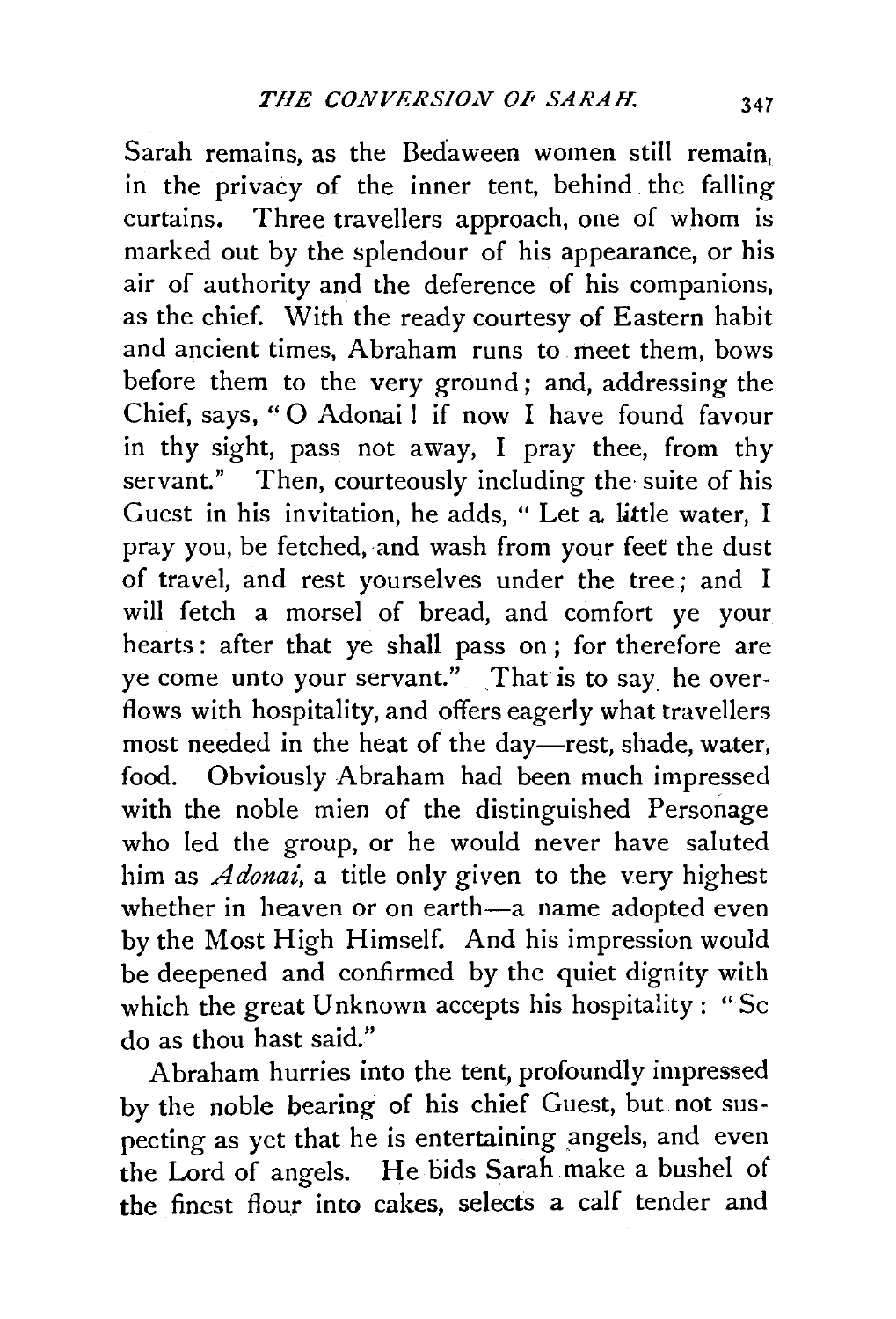good from the herd, gives it to a servant to be dressed, orders other servants to bring sour milk and fresh, curds and clotted cream ; and soon has a royal feast spread before his visitors under the shade of the great oak. They eat ; and he himself, although a wealthy and aged man, stands and waits upon them, his courteous and profuse hospitality indicating how deeply he desires to do them honour.

When the feast is over, they settle down for a talk with their host, and Sarah, whom custom and etiquette confine to the tent, draws as close to them as she may, stands behind, and I daresay peeps through, the falling curtain of the tent, and listens to their talk ; and laughs within herself as she hears the strange words of the Divine Stranger : "At the tfme appointed, this time next year, lo, Sarah thy wife shall bear a son."

Sarah laughs at the promise, and well might laugh at it. For Abraham had received this promise of a son and heir as much as four and twenty years ago; and nothing had come of it. Even Abraham himself had fallen on his face and laughed (Gen. xvii.  $17$ ) when the promise was first made to him that a son should be born to him in his old age, although he instantly accepted the promise, and cast himself upon it, and shewed that he believed it by his prayer, " 0 that *Ishmael* might live before thee!" for had he not felt that lshmael was to be displaced, disinherited, by the newly promised child, there would have been no need to ask God to provide for him : he was already provided for.

But though a promise had been made to Abraham again and again, nothing had yet been said to Sarah herself. It was not inevitable, therefore, that she per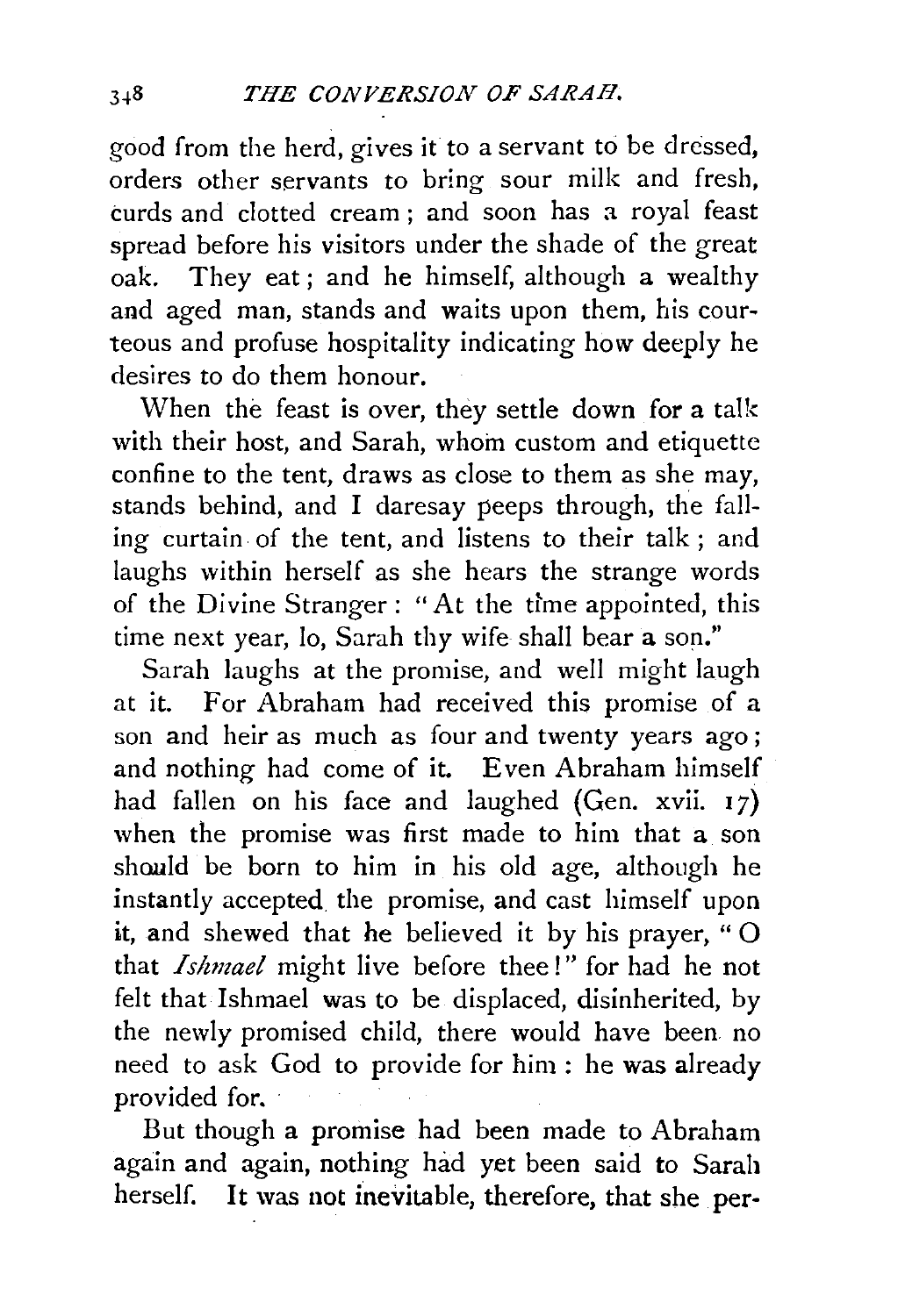sonally should be the mother of the promised "seed ; " or, rather, she may not have thought that it was. .And when many years had passed, and no son was born to her, she seems to have concluded that she was not *to* have the happiness of giving Abraham an heir. She had consented to, she had proposed, the Hagar expedient, and had shewn her magnanimity by hoping that by some other, since not by herself, the desire of Abraham might be fulfilled. But, now, the promise long since made to Abraham is made to her; and she overhears her husband's distinguished Guest predicting that, within a year, *she* shall be the joyful mother of the promised child. Ishmael, then, was not to be the heir of the promise. But she-how could she, now long past bearing, hope that so great a happiness was to be vouchsafed to her? Abraham still hoped, indeed, and would now be more full of hope than ever ; but the dear good man was a little credulous, a little apt to dream and to take his dreams for realities. "It is the old story," she thinks within herself; ''the old incredible story, with a still more incredible' addition to it, and nothing will ever come of it!" And so, safe in the shelter of the tent, she laughs her poor, sceptical, rueful laugh, wishing the good news could be true indeed, but quite sure that such a wonder could never be.

But her scepticism is rudely shaken before her wistful laugh is well over. For He who had *promised* a wonder *performs* a wonder, and a wonder that fills her with amazement and awe. She is behind the curtains. She has only laughed, as we are expressly told," within ·herself," uttering no sound. The Guest sits with his back to her; for the tent, in which she stood, was ''behind" him (Verse 10): And yet He knows what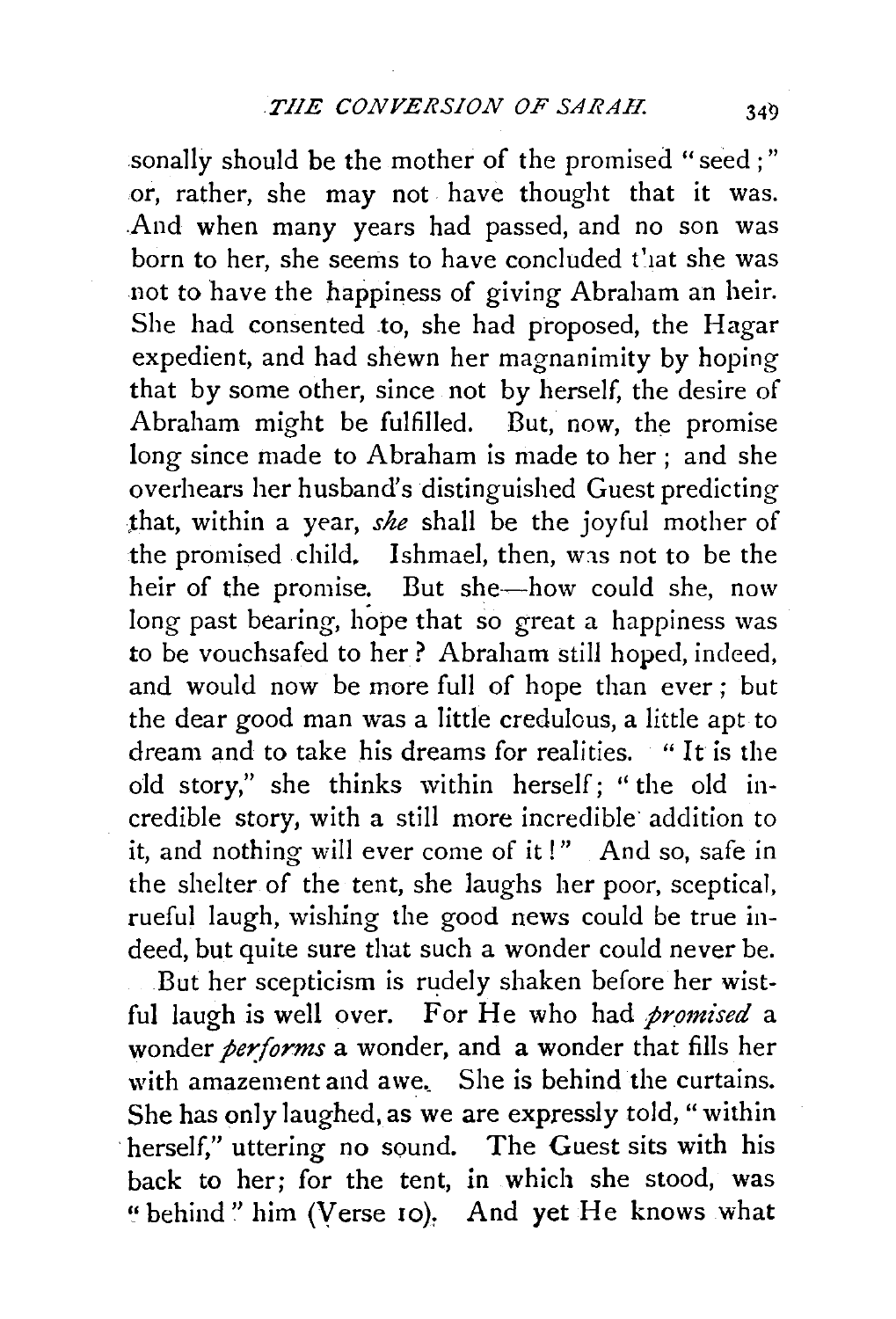she is doing; He hears her soundless inward laugh: He is aware of the flash of sceptical amusement-half sigh, half smile-which has passed through her soul, and quietly asks : "Wherefore did Sarah laugh ? " *i.e.,*  "Why do you doubt? Is anything, even this hard wonderful thing, too hard and wonderful for the Lord?"

Sarah is ashamed- $-$ ashamed both to have her secret read and published thus, and to have been detected in an act of discourtesy to Abraham's Guest. She covers her confusion with a fib, an equivocation, crying from behind the curtain, " I did *not* laugh ; " and, flattering herself, I daresay, that as she did not laugh *out,* she could not fairly be said to have laughed at all-a kind of equivocation of which many are guilty to this day, and in which, indeed, many profess to see no guilt. But she is *"afraid"* nevertheless. She trembles with astonishment and awe at being so inwardly known, and known by One who cannot so much as see her. She begins to suspect that He must be *more* than man; for has He not shewn a more than mortal power ? With a strange blending of fear and hope she begins to apprehend that the Lord, who has so often spoken to Abraham, is now speaking to her; that it is his word she has doubted to whom nothing is impossible. He who knows the present so strangely, may He not also know the future? He who has just told her what she was doing in the darkness of the closed tent, may He not be able to foretell things to come, things hidden from her in the darkness of the years to be ? As she ponders these questions, *faith* springs up in her heart. She accepts the word, the promise, which she had distrusted until it came to her personally, as the word of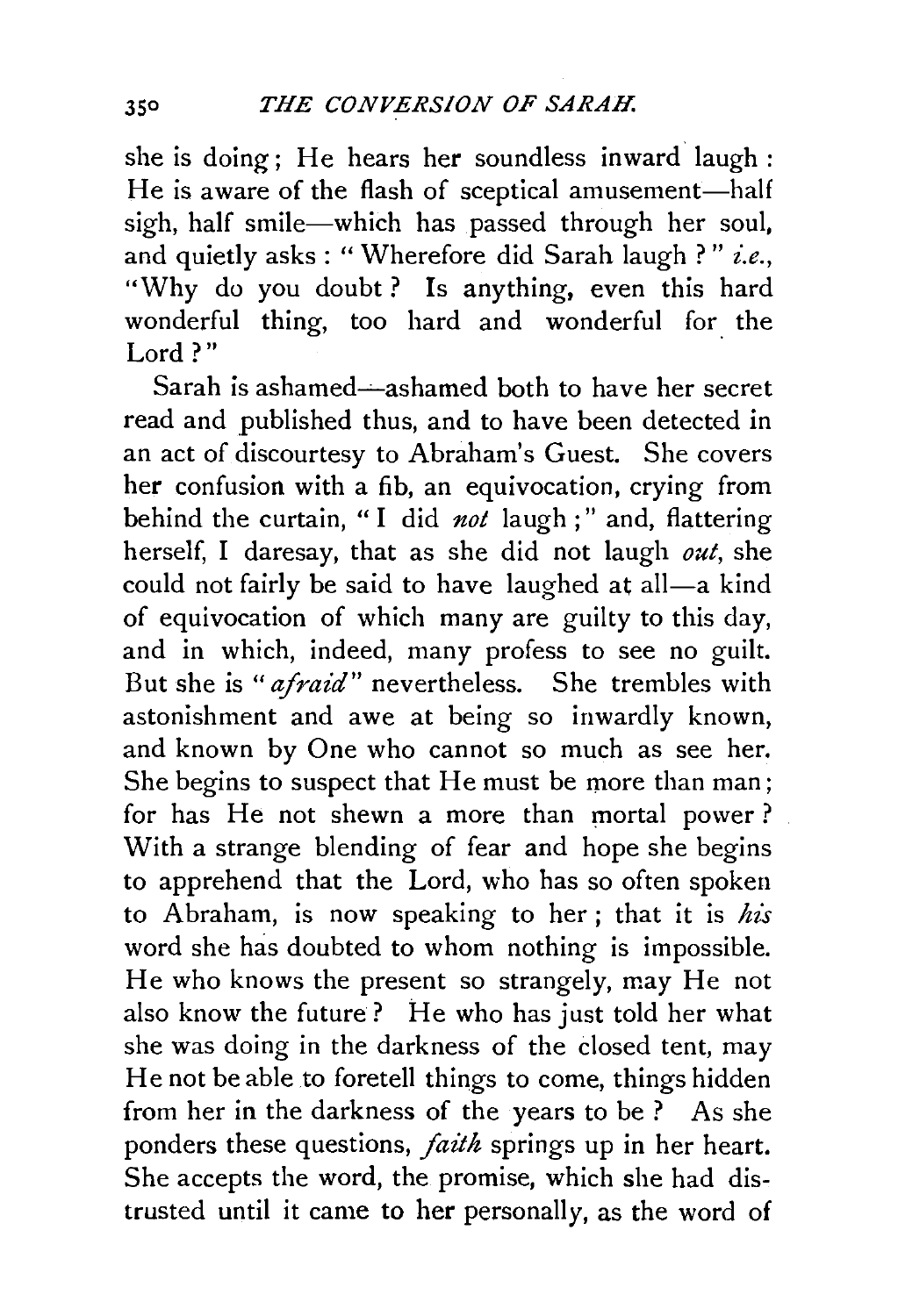God. She judges Him faithful who had sent her that word of promise. She ventures herself on it, incredible as it seemed. She commits herself to it, believing that it will be fulfilled, and looking for its fulfilment with joyful and confident expectation.

*"By faith* Sarah herself received strength to conceive seed, and was delivered of a child when she was past age, because *she judged him faithful who had promised."* ·

This was the Conversion of Sarah ; her conversion from doubt to assurance, from sceptical incredulous amazement at a Word which seemed too good to be true, into a firm, simple, self-verifying trust that it was true and must come to pass.

And, verily, her faith had its reward. At the appointed time, when the year had run its course, "the Lord visited Sarah, and the Lord did unto Sarah as he had spoken ;" and "Sarah conceived, and bare Abraham a son in his old age."

Now even the most prosaic of women is apt to grow romantic and poetic as she embraces her firstborn ; apt to see in him a beauty and a promise hidden from other eyes, apt to augur for him, or at the lowest to hope for him, the greatest things and the best. Nothing is too good for him, no destiny, no access of fortune ; no happiness, no honour too high and rare. As the fountain of maternal love is unsealed, her heart breaks forth into singing, even though she cannot beat its song into articulate and musical words. Sarah was happier than most mothers in that she had the poetic faculty as well as the poetic vision. Like Mary, like Elizabeth, like Hannah-each of whom sang a psalm when her baby was born-Sarah had her song, her psalm, welling up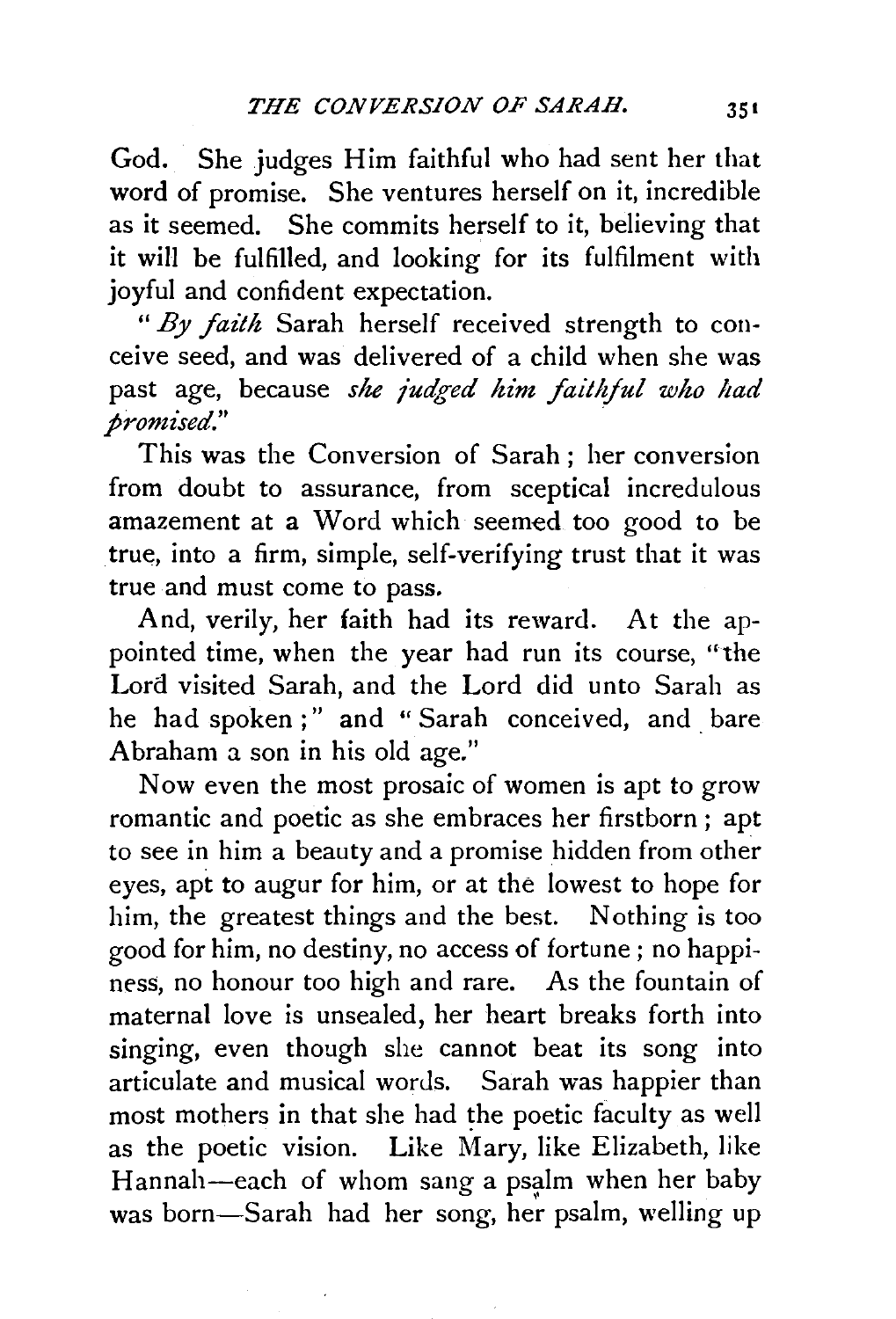in her heart and taking shape on her lips (Genesis xxi. 7). It is very simple, very brief, very antique; but, in the Original, it is in the regular and approved form of Hebrew lyrical poetry, and deals in the most direct straightforward way with the facts on which her joy, as wife and mother, was based.

> *TVho would have said unto Abraham, Sarah gives baby the breast? For I have bome him a son in his old age* I

The wonderful word was a true word; but even yet it seems almost incredible to her although it has been fulfilled, and she holds her infant in her arms and marks the grave joy on Abraham's face. "Who would have thought it? who *could* have believed it? O rare wonder! 0 exquisite and unlooked-for joy:!" This is all her song.

And now what shall the boy be called ? He shall be called *Isaac,* says Sarah; Isaac, which means *Laugltter.* The name was chosen partly, no doubt, because, like every mother, Sarah thought that everybody would be glad, everybody would laugh, to see her boy-thus sharing and enhancing her mirth. Partly, too, no doubt, the name was chosen in order to commemorate the laugh of hearty and joyous faith with which Abraham had greeted the promise of his birth years ago, and the rueful ironical laugh of mere wonder and doubt with which Sarah herself had greeted it only a twelvemonth before it was fulfilled. But mainly, no doubt, this name was conferred on the child of the promise to indicate the immense and sacred joy which the fulfilment of the promise carried to the hearts of Abraham and his wife. For as Sarah ponders what his name shall be, and hits upon the name of Isaac, a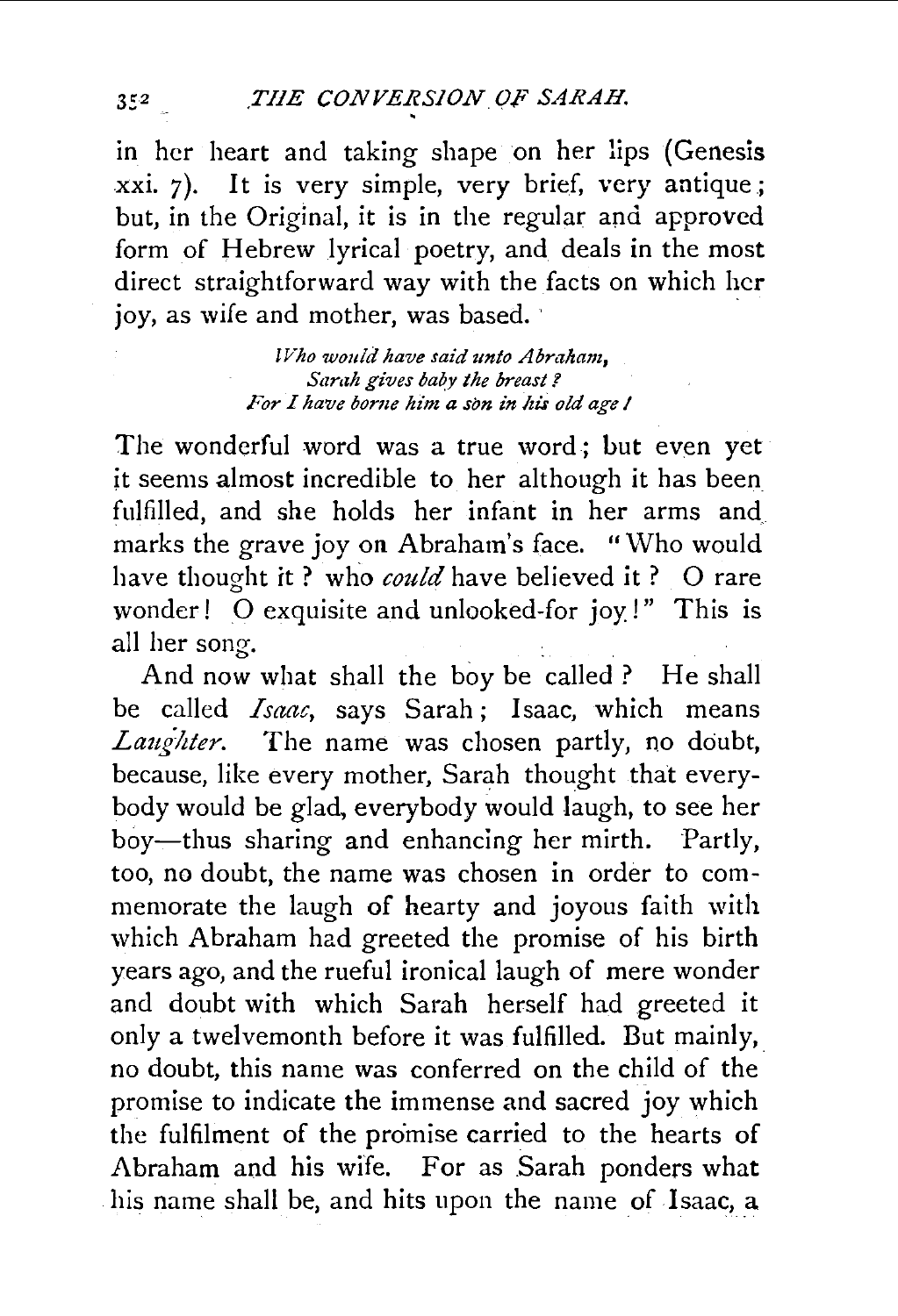new psalm of joy and triumph bubbles up to her lips, and she sings (Genesis xxi. 6) :

> God hath made me to laugh, So that all who hear will laugh with me.

Memory and prediction are both in the Name; both the past and the future are present in it: while it records Abraham's faith and Sarah's lack of faith, it also foretells the joy that would come to the whole world through the Child whom God had given to them and yet claimed for his own.

Sarah, then, was converted by her faith in a Divine Word which it was very hard for her to believe, and on which she had to adventure herself before it could be verified. And is not that the history of all the conversions through which we pass ? When we are first converted, first raised out of the natural life into the life that is spiritual, it is by our faithful and personal reception of the glad tidings of great joy, tidings which seem too good to be true. We are told that God loves us and wants us to love Him ; that to prove his love and win ours He has taken flesh and dwelt among us, making an atonement for our sins, dying that we might live, living that we might live more abundantly, throwing open a heavenly kingdom in which we may dwell, and a path of righteousness in which we may walk, and offering us the aid of his Spirit to help our manifold infirmities. And when we first really *hear* that message, and understand that it is delivered to *us,* is it not very hard for us to believe it, to accept it, to adventure ourselves on it, and commit ourselves to it? Do we not share Sarah's scepticism, and say, "What, the good great God love *me!* What,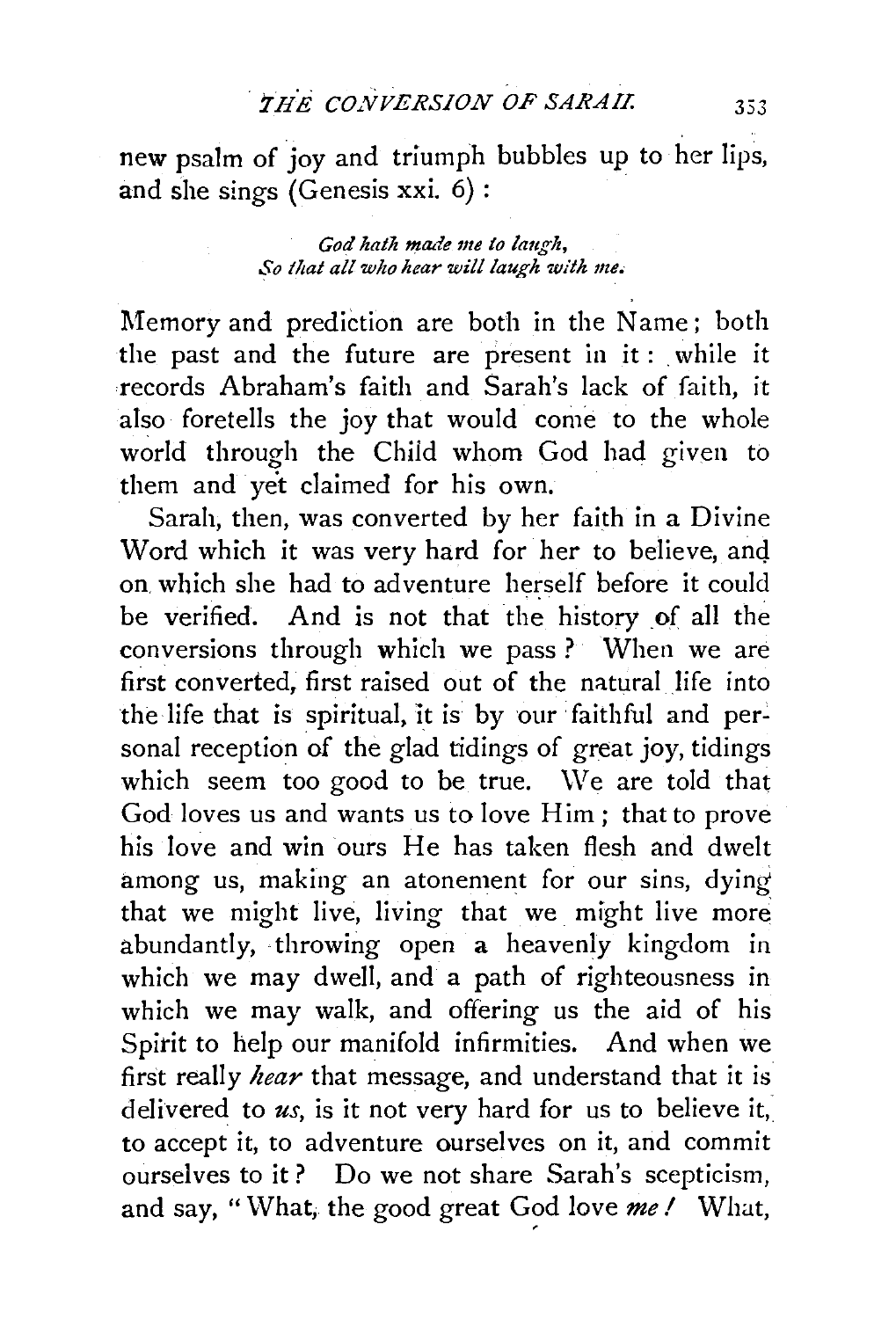I, so infirm of will, so tainted with guilt, so averse to many forms of goodness, to whom it is so easy to go wrong and so hard to do right $-I$  to be quickened to an immortal life, a steadfast love and pursuit of all things good, a growing hatred of all things evil--0, it cannot be!" Yes, to us, as to Sarah, the news seems too good to be true. And so God has to shew us that He knows what we are, and what we are doing, and whither we are tending, before we can believe that we shall ever become what we ought to be, what He promises that we shall be. He convinces us that He does love us as we are, and despite our weakness and our sins : and from the love He shews us now, we begin to argue to the still greater love which as yet. we cannot see, and by which our redemption is to be accomplished ; and we say : " If He loves me as I am, what cannot He do for me? what may He not make of me?" And thus, by the revelation of his love, we are borne on and up to a saving trust in his love, and venture to believe that He will yet make us what we long to be, and give us all that we need to possess.

*Every* word that God speaks to us is a hard word, a word hard for us to believe ; and that because his thoughts are so much higher than our thoughts, and his ways so much kinder than our ways. The very greatness of his thoughts, of his compassion, of his love and the purpose of his love for us, render them incredible to us. We cannot believe for joy and wonder, even if there be no other hindrance in the way. Whether He. assure us that it is nobler and happier to walk after the spirit than after the flesh, to live for truth, justice, kindness, goodness than for gain and ease and pleasure, and that He therefore means